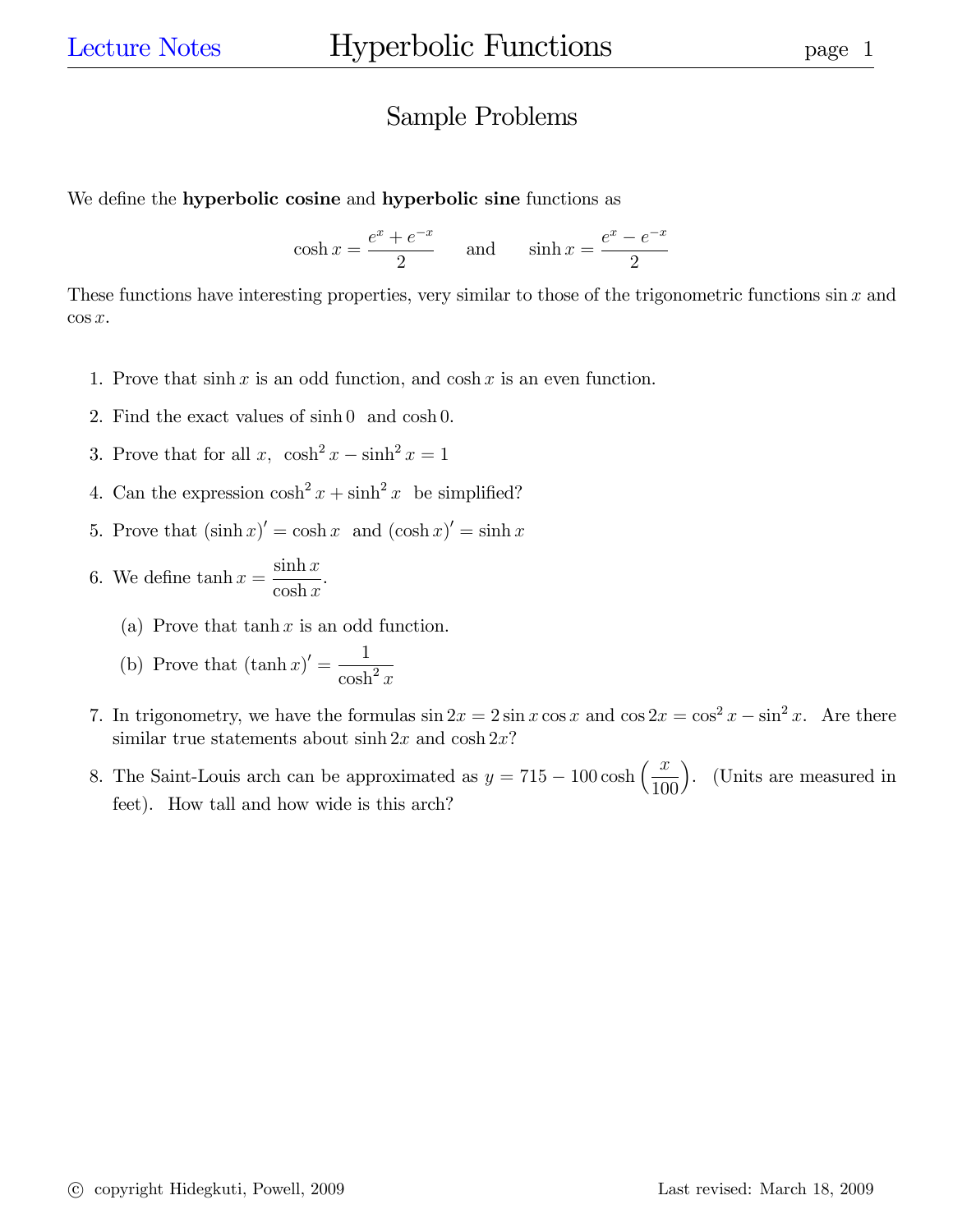## Sample Problems - Solutions

We define the **hyperbolic cosine** and **hyperbolic sine** functions as

 $\cosh x =$  $e^x + e^{-x}$ 2 and  $\sinh x =$  $e^x - e^{-x}$ 2

These functions have interesting properties, very similar to those of the trigonometric functions  $\sin x$  and  $\cos x$ .

1. Prove that  $\sinh x$  is an odd function, and  $\cosh x$  is an even function. Solution:

$$
\cosh(-x) = \frac{e^{-x} + e^{-(-x)}}{2} = \frac{e^{-x} + e^{x}}{2} = \cosh x
$$
  

$$
\sinh(-x) = \frac{e^{-x} - e^{-(-x)}}{2} = \frac{e^{-x} - e^{x}}{2} = -\frac{e^{x} - e^{-x}}{2} = -\sinh x
$$

2. Find the exact values of sinh 0 and cosh 0. Solution:

$$
\sinh 0 = \frac{e^0 - e^{-0}}{2} = \frac{1 - 1}{2} = 0 \quad \text{and} \quad \cosh 0 = \frac{e^0 + e^{-0}}{2} = \frac{1 + 1}{2} = 1
$$

3. Prove that for all  $x$ ,  $\cosh^2 x - \sinh^2 x = 1$ Solution:

$$
\cosh^2 x - \sinh^2 x = \left(\frac{e^x + e^{-x}}{2}\right)^2 - \left(\frac{e^x - e^{-x}}{2}\right)^2 = \frac{(e^x + e^{-x})^2 - (e^x - e^{-x})^2}{4}
$$

$$
= \frac{e^{2x} + e^{-2x} + 2 - (e^{2x} + e^{-2x} - 2)}{4} = \frac{4}{4} = 1
$$

- 4. Can the expression  $\cosh^2 x + \sinh^2 x$  be simplified? Solution, yes, it is  $\cosh 2x$ . See problem 7.
- 5. Prove that  $(\sinh x)' = \cosh x$  and  $(\cosh x)' = \sinh x$ Solution: The derivative of  $e^{-x}$  is  $-e^{-x}$  by the chain rule.

$$
(\sinh x)' = \left(\frac{e^x - e^{-x}}{2}\right)' = \frac{(e^x - e^{-x})'}{2} = \frac{(e^x - (-e^{-x}))}{2} = \frac{e^x + e^{-x}}{2} = \cosh x
$$

$$
(\cosh x)' = \left(\frac{e^x + e^{-x}}{2}\right)' = \frac{(e^x + e^{-x})'}{2} = \frac{(e^x + (-e^{-x}))}{2} = \frac{e^x - e^{-x}}{2} = \sinh x
$$